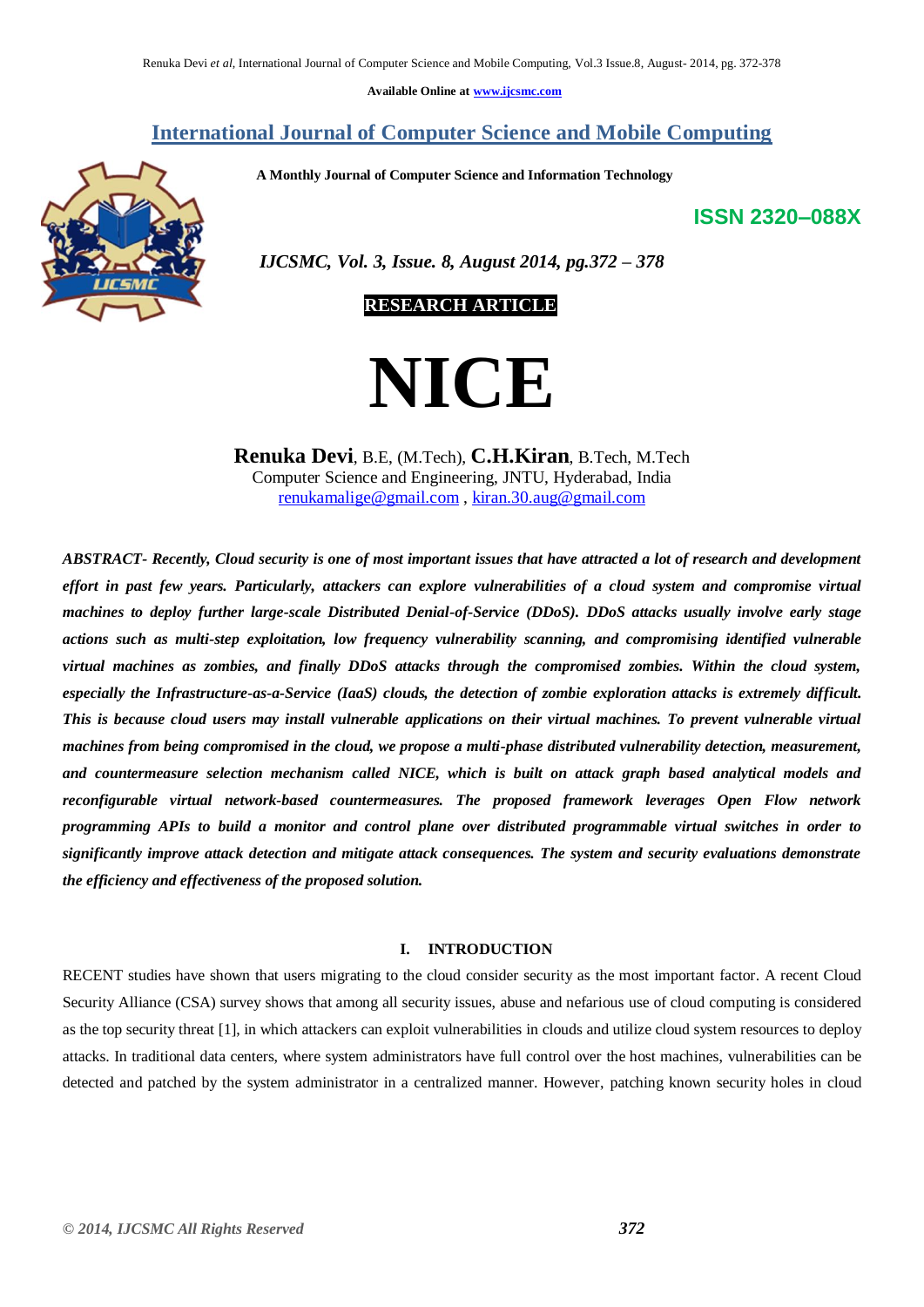data centers, where cloud users usually have the privilege to control software installed on their managed VMs, may not work effectively and can violate the *Service Level Agreement* (SLA). Furthermore, cloud users can install vulnerable software on their VMs, which essentially contributes to loopholes in cloud security. The challenge is to establish an effective vulnerability/attack detection and response system for accurately identifying attacks and minimizing the impact of security breach to cloud users. In [2], M. Armbrust *et al*. addressed that protecting "Business continuity and services availability" from service outages is one of the top concerns in cloud computing systems. In a cloud system where the infrastructure is shared by potentially millions of users, abuse and nefarious use of the shared infrastructure benefits attackers to exploit vulnerabilities of the cloud and use its resource to deploy attacks in more efficient ways [3].Such attacks are more effective in the cloud environment since cloud users usually share computing resources, e.g., being connected through the same switch, sharing with the same data storage and file systems, even with potential attackers [4]. The similar setup for VMs in the cloud, e.g., virtualization techniques, VM OS, installed vulnerable software, networking, etc., attracts attackers to compromise multiple VMs. In this article, we propose NICE (Network Intrusion detection and Counter measures Election in virtual network systems) to establish a defense-in-depth intrusion detection framework. For better attack detection, NICE incorporates attack graph analytical procedures into the intrusion detection processes. We must note that the design of NICE does not intend to improve any of the existing intrusion detection algorithms; indeed, NICE employs a reconfigurable virtual networking approach to detect and counter the attempts to compromise VMs, thus preventing zombie VMs. In general, NICE includes two main phases: (1) deploy a lightweight mirroring-based network intrusion detection agent (NICE-A) on each cloud server to capture and analyze cloud traffic. A NICE-A periodically scans the virtual system vulnerabilities within a cloud server to establish Scenario Attack Graph (SAGs), and then based on the severity of identified vulnerability towards the collaborative attack goals, NICE will decide whether or not to put a VM in network inspection state. (2) Once a VM enters inspection state, Deep Packet Inspection (DPI) is applied, and/or virtual network reconfigurations can be deployed to the inspecting VM to make the potential attack behaviors prominent. NICE significantly advances the current network IDS/IPS solutions by employing programmable virtual networking approach that allows the system to construct a dynamic reconfigurable IDS system. By using software switching techniques [5], NICE constructs a mirroring-based traffic capturing framework to minimize the interference on users' traffic compared to traditional bump-in-the-wire (i.e., proxy-based) IDS/IPS. The programmable virtual networking architecture of NICE enables the cloud to establish inspection and quarantine modes for suspicious VMs according to their current vulnerability state in the current SAG. Based on the collective behavior of VMs in the SAG, NICE can decide appropriate actions, for example DPI or traffic filtering, on the suspicious VMs. Using this approach, NICE does not need to block traffic flows of a suspicious VM in its early attack stage. The contributions of NICE are presented as follows:

*•* We devise NICE, a new multi-phase distributed network intrusion detection and prevention framework in a virtual networking environment that captures and inspects suspicious cloud traffic without interrupting users' applications and cloud services.

*•* NICE incorporates a software switching solution to quarantine and inspect suspicious VMs for further investigation and protection. Through programmable network approaches, NICE can improve the attack detection probability and improve the resiliency to VM exploitation attack without interrupting existing normal cloud services.

*•* NICE employs a novel attack graph approach for attack detection and prevention by correlating attack behavior and also suggests effective countermeasures.

• NICE optimizes the implementation on cloud servers to minimize resource consumption. Our study shows that NICE consumes less computational overhead compared to proxy-based network intrusion detection solutions.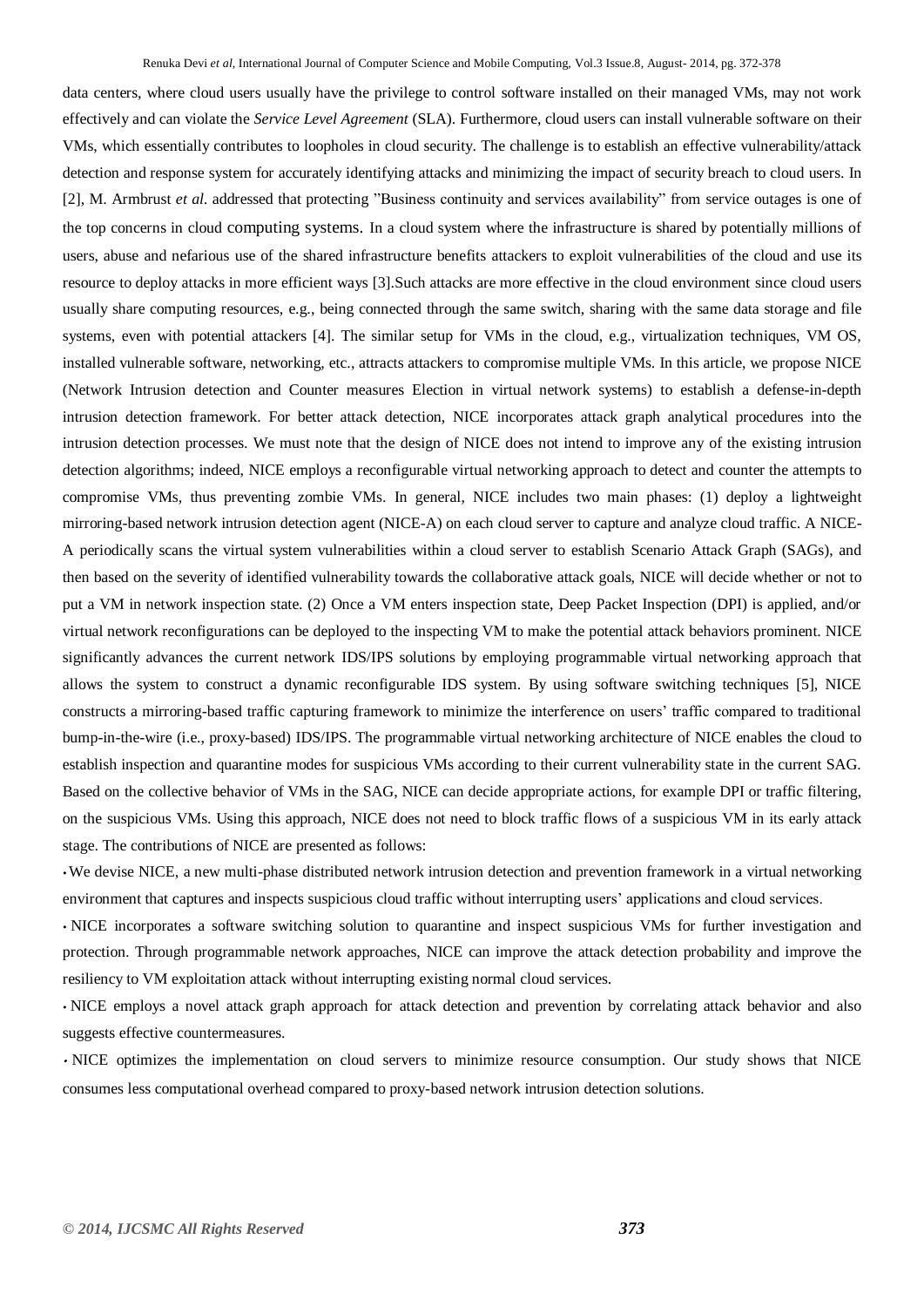## **II. LITERATURE SURVEY**

In this section, we present literatures of several highly related research areas to NICE, including: zombie detection and prevention, attack graph construction and security analysis, and software defined networks for attack countermeasures The area of detecting malicious behavior has been well explored. The work by Duan *et al*. [6] focuses on the detection of compromised machines that have been recruited to serve as spam zombies. Their approach, SPOT, is based on sequentially scanning outgoing messages while employing a statistical method Sequential Probability Ratio Test (SPRT), to quickly determine whether or not a host has been compromised. BotHunter [7] detects compromised machines based on the fact that a thorough malware infection process has a number of well defined stages that allow correlating the intrusion alarms triggered by inbound traffic with resulting outgoing communication patterns. BotSniffer [8] exploits uniform spatial-temporal behavior characteristics of compromised machines to detect zombies by grouping flows according to server connections and searching for similar behavior in the flow. An attack graph is able to represent a series of exploits, called *atomic attacks*, that lead to an undesirable state, for example a state where an attacker has obtained administrative access to a machine. There are many automation tools to construct attack graph. O. Sheyner *et al*. [9] proposed a technique based on a modified symbolic model checking NuSMV [10] and Binary Decision Diagrams (BDDs) to construct attack graph. Their model can generate all possible attack paths, however, the scalability is a big issue for this solution. P. Ammann *et al*. [11] introduced the assumption of monotonicity, which states that the precondition of a given exploit is never invalidated by the successful application of another exploit. In other words, attackers never need to backtrack. With this assumption, they can obtain a concise, scalable graph representation for encoding attack tree. X. Ou *etal.* proposed an attack graph tool called MulVAL [12], which adopts a logic programming approach and uses Datalog language to model and analyze network system. The attack graph in the MulVAL is constructed by accumulating true facts of the monitored network system. The attack graph construction process will terminate efficiently because the number of facts is polynomial in system. In order to provide the security assessment and alert correlation features, in this paper, we modified and extended Mul VAL's attack graph structure.

Intrusion Detection System (IDS) and firewall are widely used to monitor and detect suspicious events in the network. However, the false alarms and the large volume of raw alerts from IDS are two major problems for any IDS implementations. In order to identify the source or target of the intrusion in the network, especially to detect multi-step attack, the alert correction is a must-have tool. The primary goal of alert correlation is to provide system support for a global and condensed view of network attacks by analyzing raw alerts [13]. Many attack graph based alert correlation techniques have been proposed recently. L. Wang *et al*. [14] devised an in-memory structure, called *queue graph* (QG), to trace alerts matching each exploit in the attack graph. However, the implicit correlations in this design make it difficult to use the correlated alerts in the graph for analysis of similar attack scenarios. Roschke *et al*. [15] proposed a modified attack-graph-based correlation algorithm to create explicit correlations only by matching alerts to specific exploitation nodes in the attack graph with multiple mapping functions, and devised an *alert dependencies graph* (DG) to group related alerts with multiple correlation criteria. Each path in DG represents a subset of alerts that might be part of an attack scenario.

However, their algorithm involved all pairs shortest path searching and sorting in DG, which consumes considerable computing power. After knowing the possible attack scenarios, applying countermeasure is the next important task. Several solutions have been proposed to select optimal countermeasures based on the likelihood of the attack path and cost benefit analysis. A. Roy *et al*. [16] proposed an *attack countermeasure tree* (ACT) to consider attacks and countermeasures together in an attack tree structure. They devised several objective functions based on greedy and branch and bound techniques to minimize the number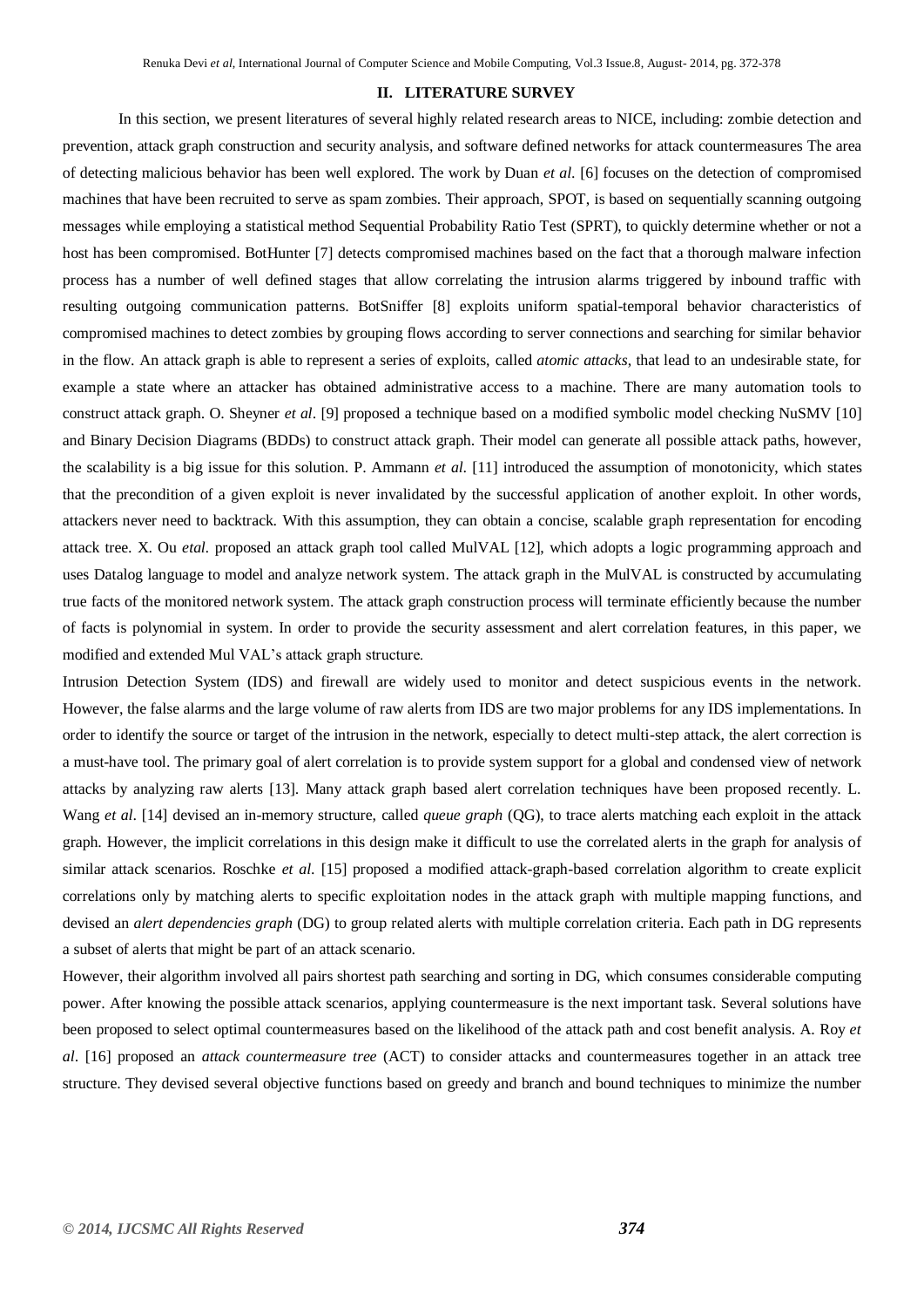of countermeasure, reduce investment cost, and maximize the benefit from implementing a certain countermeasure set. In their design, each countermeasure optimization problem could be solved with and without probability assignments to the model. However, their solution focuses on a static attack scenario and predefined countermeasure for each attack. N. Poolsappasit *et al*. [17] proposed a *Bayesian attack graph* (BAG) to address dynamic security risk management problem and applied a genetic algorithm to solve countermeasure optimization problem. Our solution utilizes a new network control approach called SDN [18], where networking functions can be programmed through software switch and OpenFlow protocol [19], plays a major role in this research. Flow based switches, such as OVS [5] and OpenFlow Switch (OFS) [19], support fine-grained and flow-level control for packet switching [20]. With the help of the central controller, all OpenFlow-based switches can be monitored and configured. We take advantage of flow-based switching (OVS) and network controller to apply the selected network countermeasures in our solution.

#### **III. EXISTING SYSTEM**

Cloud users can install vulnerable software on their VMs, which essentially contributes to loopholes in cloud security. The challenge is to establish an effective vulnerability/attack detection and response system for accurately identifying attacks and minimizing the impact of security breach to cloud users. In a cloud system where the infrastructure is shared by potentially millions of users, abuse and nefarious use of the shared infrastructure benefits attackers to exploit vulnerabilities of the cloud and use its resource to deploy attacks in more efficient ways. Such attacks are more effective in the cloud environment since cloud users usually share computing resources, e.g., being connected through the same switch, sharing with the same data storage and file systems, even with potential attackers. The similar setup for VMs in the cloud, e.g., virtualization techniques, VM OS, installed vulnerable software, networking, etc., attracts attackers to compromise multiple VMs.

## **Disadvantage**

- 1. No detection and prevention framework in a virtual networking environment.
- 2. Not accuracy in the attack detection from attackers.

#### **IV. OBJECTIVES**

Thus it can be considered to be the most critical stage in achieving a successful new system and in giving the user, confidence that the new system will work and be effective. **Main Modules:-**

**1. User Module:** In this module, Users are having authentication and security to access the detail which is presented in the ontology system. Before accessing or searching the details user should have the account in that otherwise they should register first.

#### **2. Countermeasure Selection:**

 Countermeasure Selection To illustrate how NICE works, let us consider for example, an alert is generated for node 16 (*vAlert* = 16) when the system detects LICQ Buffer overflow. After the alert is generated, the cumulative probability of node 16 becomes 1 because that attacker has already compromised that node. This triggers a change in cumulative probabilities of child nodes of node 16. Now the next step is to select the countermeasures from the pool of countermeasures *CM*.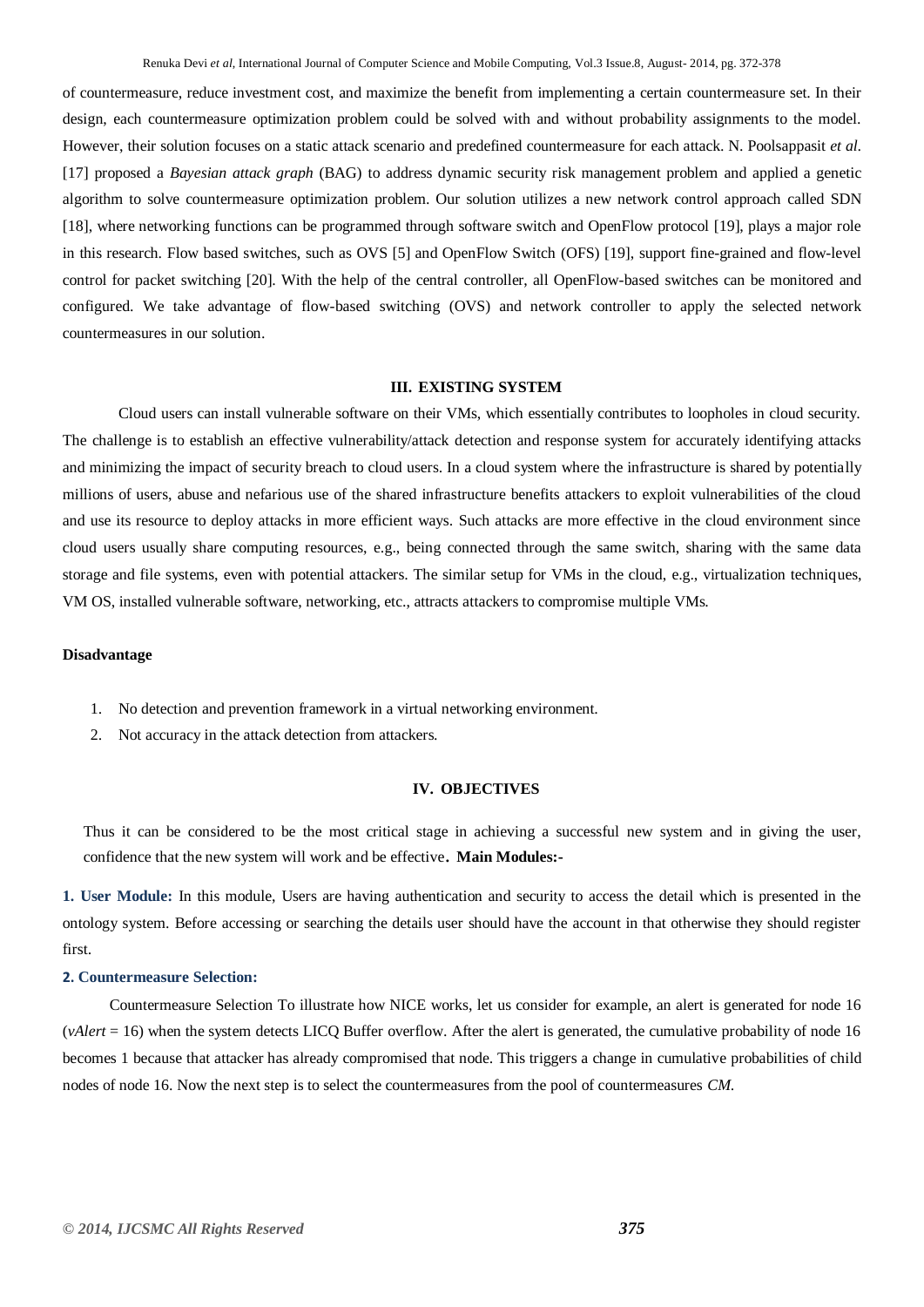Renuka Devi *et al*, International Journal of Computer Science and Mobile Computing, Vol.3 Issue.8, August- 2014, pg. 372-378

**3. Attack Analyzer:** The major functions of NICE system are performed by attack analyzer, which includes procedures such as attack graph construction and update, alert correlation and countermeasure selection. The process of constructing and utilizing the scenario Attack Graph (*SAG*) consists of three phases: information gathering, attack graph construction, and potential exploit path analysis. With this information, attack ash can be modelled using SAG. Each node in the attack graph represents an exploit by the attacker. Each path from an initial node to a goal node represents a successful attack.

**4. False Alarms**: A cloud system with hundreds of nodes will have huge amount of alerts raised by Snort. Not all of these alerts can be relied upon, and an effective mechanism is needed to verify if such alerts need to be addressed. Since Snort can be programmed to generate alerts with CVE id, one approach that our work provides is to match if the alert is actually related to some vulnerability being exploited. If so, the existence of that vulnerability in SAG means that the alert is more likely to be a real attack. Thus, the false positive rate will be the joint probability of the correlated alerts, which will not increase the false positive rate compared to each individual false positive rate. Moreover, we cannot keep aside the case of zeroday attack where the vulnerability is discovered by the attacker but is not detected by vulnerability scanner. In such case, the alert being real will be regarded as false, given that there does not exist corresponding node in SAG. Thus, current research does not address how to reduce the false negative rate. It is important to note that vulnerability scanner should be able to detect most recent vulnerabilities and sync with the latest vulnerability database to reduce the chance of Zero-day attacks.

#### **V. PROPOSED SYSTEM**

In this article, we propose NICE (Network Intrusion detection and Countermeasure selection in virtual network systems) to establish a defense-in-depth intrusion detection framework. For better attack detection, NICE incorporates attack graph analytical procedures into the intrusion detection processes. We must note that the design of NICE does not intend to improve any of the existing intrusion detection algorithms; indeed, NICE employs a reconfigurable virtual networking approach to detect and counter the attempts to compromise VMs, thus preventing zombie VMs.

## **Advantages:**

The contributions of NICE are presented as follows:

- $\triangleright$  We devise NICE, a new multi-phase distributed network intrusion detection and prevention framework in a virtual networking environment that captures and inspects suspicious cloud traffic without interrupting users' applications and cloud services.
- $\triangleright$  NICE incorporates a software switching solution to quarantine and inspect suspicious VMs for further investigation and protection. Through programmable network approaches, NICE can improve the attack detection probability and improve the resiliency to VM exploitation attack without interrupting existing normal cloud services.
- $\triangleright$  NICE employs a novel attack graph approach for attack detection and prevention by correlating attack behavior and also suggests effective countermeasures.
- Interest in the implementation on cloud servers to minimize resource consumption. Our study shows that NICE consumes less computational overhead compared to proxy-based network intrusion detection solutions.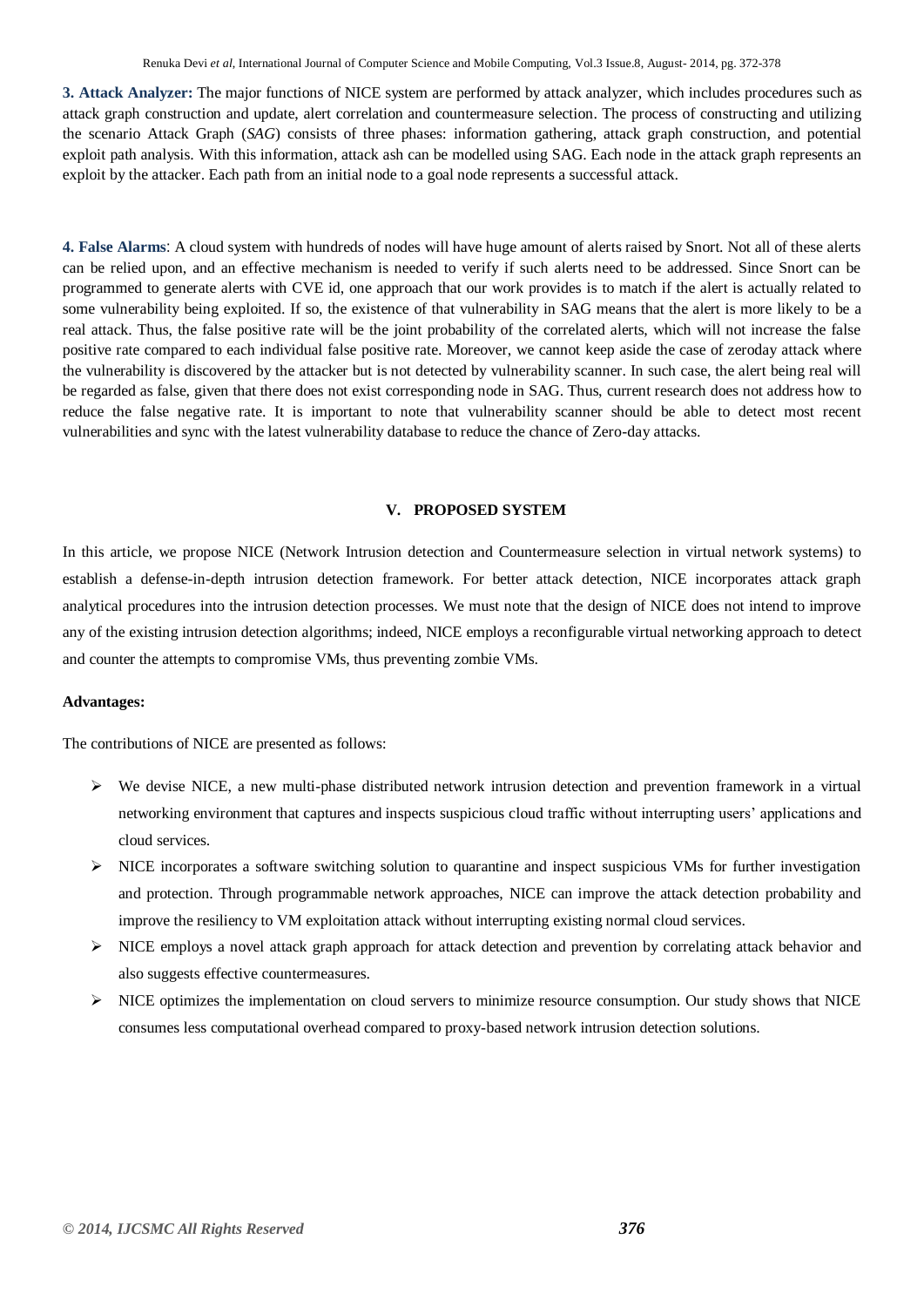## **VI. SYSTEM ANALYSIS**

#### **NICE SYSTEM DESIGN**

In this section, we first present the system design overview of NICE and then detailed descriptions of its components.

#### **6.1 System design overview**

The proposed NICE framework is illustrated in figure 1. It shows the NICE framework within one cloud server cluster. Major components in this framework are distributed and light-weighted NICE-A on each physical cloud server, a network controller, a VM profiling server, and an attack analyzer. The latter three components are located in a centralized control center connected to software switches on each cloud server (i.e., virtual switches built on one or multiple Linux software bridges). NICEA is a software agent implemented in each cloud server connected to the control center through a dedicated and isolated secure channel, which is separated from the normal data packets using OpenFlow tunneling or VLAN approaches. The network controller is responsible for deploying attack countermeasures based on decisions made by the attack analyzer. In the following description, our terminologies are based on the XEN virtualization technology. NICE-A is a network intrusion detection engine that can be installed in either Dom0 or DomU of a XEN cloud server to capture and filter malicious traffic. Intrusion detection alerts are sent to control center when suspicious or anomalous traffic is detected. After receiving an alert, attack analyzer evaluates the severity of the alert based on the attack graph, decides what countermeasure strategies to take, and then initiates it through the network controller. An attack graph is established according to the vulnerability information derived from both offline and realtime vulnerability scans. Offline scanning can be done by running penetration tests and online real time vulnerability scanning can be triggered by the network controller (e.g., when new ports are opened and identified by Open Flow switches) or when new alerts are generated by the NICE-A. Once new vulnerabilities are discovered or countermeasures are deployed, the attack graph will be reconstructed. Countermeasures are initiated by the attack analyzer based on the evaluation results from the cost-benefit analysis of the effectiveness of countermeasures. Then, the network controller initiates countermeasure actions by reconfiguring virtual or physical OpenFlow switches.



Fig. 1. NICE architecture within one cloud server cluster.